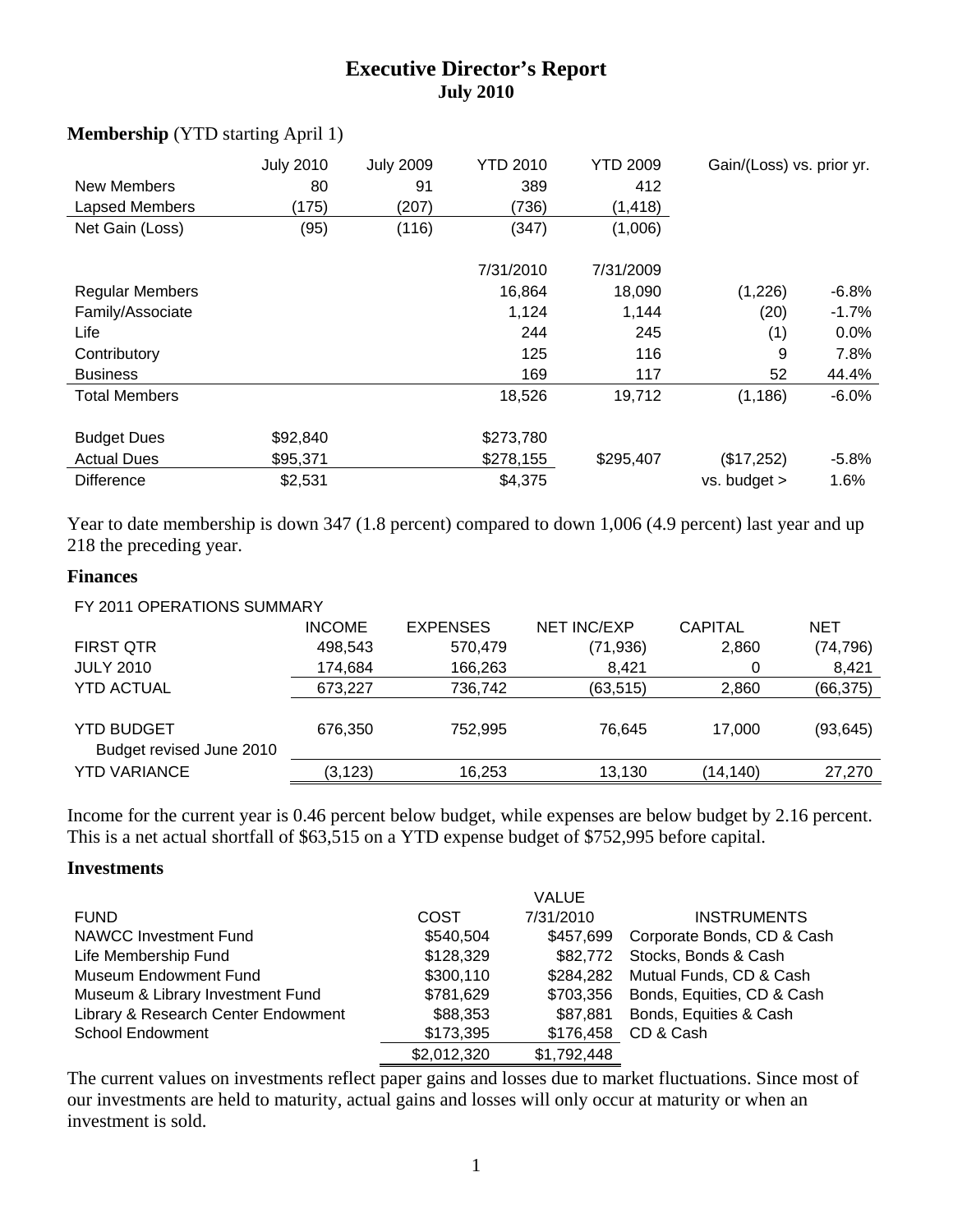# **Development**

Regular donations total \$67,943 YTD versus \$51,028 the previous year. Grants total \$0 YTD versus \$23,923 last year. Endowment/investment fund donations total \$0 versus \$18,276 last year. In-kind donations total \$285 versus \$457 last year. In-kind donations do not include items donated to the School or to Museum collections for which the value is not determined. Fifteen wills guides have been distributed to members as a result of the *Watch & Clock Bulletin* carrier sheet offer this spring.

## **Information Services**

The 4sale\$nawcc has been functioning with few problems since turning on the auction features. Members registering on the site currently number 312, and there are 94 classified listings and 5 auction listings. The site will be opened to the public to buy in mid-August. Our Association management software was updated on July 14 with about two weeks afterwards being utilized to work out a few bugs. Headers for all our websites have been updated to highlight joining the NAWCC. Videos and archival materials continue to be uploaded.

We have had an SEO (Search Engine Optimization) review of our NAWCC website. The results were very positive and indicate that we are doing most of the right things necessary to rank our website as being trustworthy and containing good content. We received a grade of 94 out of a 100, which means we are in the top 1 percent of websites on the Web.

We have received bids and selected a contractor to install a fiber-optic link between our main building and our school building. The present connection using wireless transmitters has been problematic with our phones utilizing IP or network phones and the increased computer use at the School.

## **School of Horology**

Classes continued during the month of July. The School was closed July 4-9 in observance of Independence Day. Classes convened July 12. Jennifer Adams and Katie Knaub attended VA-Once Training pertaining to Veterans benefits in Harrisburg, PA, on June 12. Ms. Adams and Mrs. Knaub also attended PHEAA training at the school on July 21 for Pennsylvania grants. Sam Sherman, watch instructor, attended class at the Swatch Group in New Jersey for further education on quartz movements and watches from July 26 through July 30. The SOH service center has had a steady stream of watch and clock repair work. The School eBay store continues to list items as time allows.

### **Museum/Library**

The Museum's admission revenue for July was \$6,805. Visitation for July was 1,777 visitors, including 71 NAWCC members (4.0 percent). This represents the highest level of July visitation since 2001 and is the result of both regular Museum visitation and attendees to the Hops 'N' Clocks fund-raising event. The Museum/Library's Hops 'N' Clocks fund-raising event raised \$4,495 for Museum/Library operations. The event sold out this year for the first time, with over 275 attendees. NAWCC Store sales for July were \$5718.70. Staff is continuing to fill out AAM Accreditation worksheets for submission to the AAM in the summer 2010, finalizing worksheets for facility, financial, and collections. Staff continues to work with the Gallet Watch Group on promoting the sale of their Museum Edition Flight Officer wristwatch.

The Museum's online searchable collection database recorded 2,763 searches via the database's website. We received information that a significant private collection of Patek Philippe pocket watches will be transferred to the Museum in August and that an NAWCC Chapter is interested in supporting the exhibition of the collection. The Museum Curator continues to work on refining the collection database's information, making it more useful for researchers.

The Library had 240 visitors for the month and loaned 342 items; 97 research and reference questions were answered, 173 items were donated, and 7 acquisitions were purchased.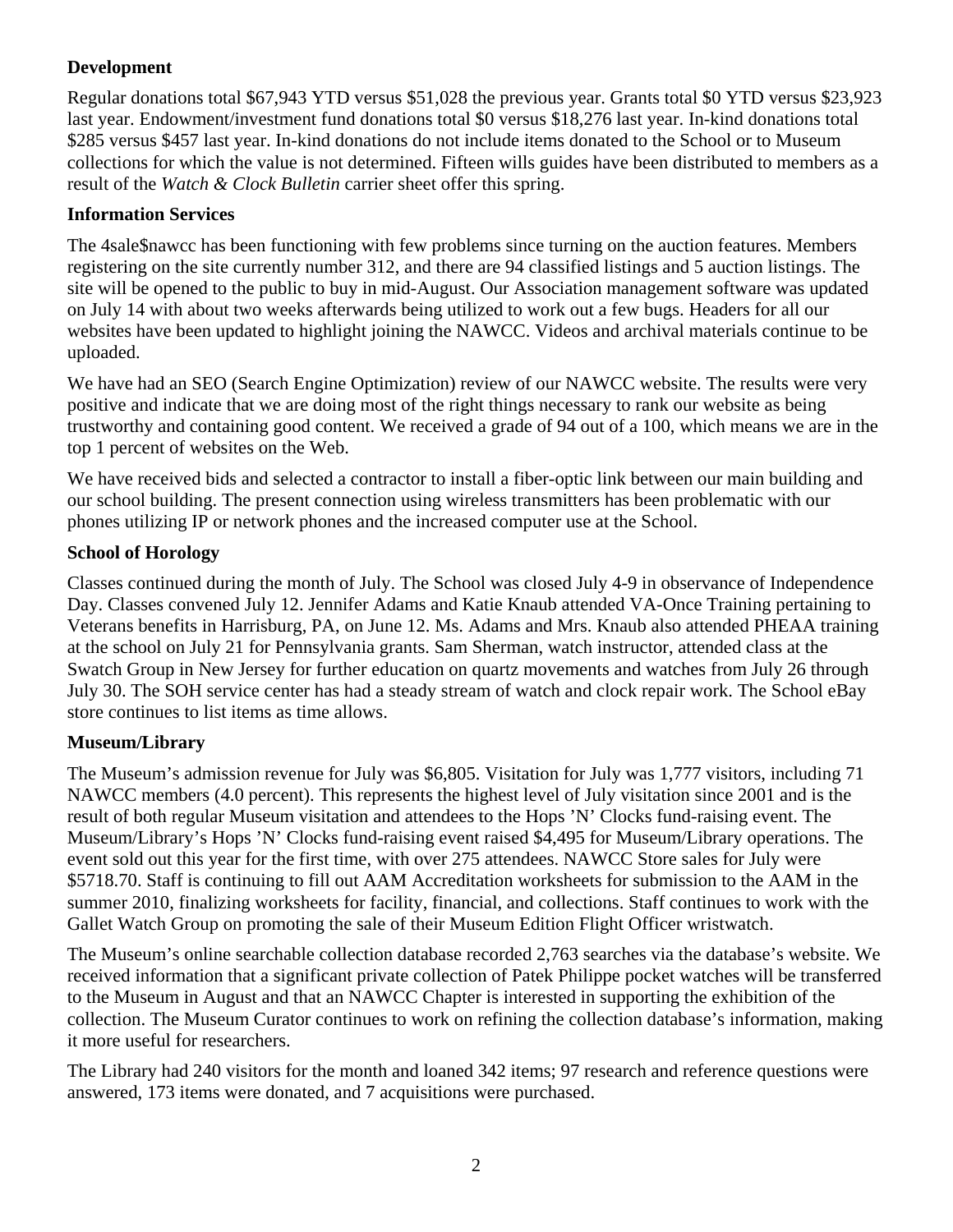### **Publications**

 $I_{2}$ 

The August *Watch & Clock Bulletin* was delivered to the Columbia offices on Friday, July 30, and mailing was completed that day at Cadmus. The *October Watch & Clock Bulletin* will include the annual State of the Association, a report on the National Convention by Lee Davis, and all regular features with the exception of Horologica. Article topics include china-case clocks, Waterbury Rotary watches, and Part 5 of Watkins' series on complicated watches. The October issue will include 32 pages of color, rather than the usual 16. We received a reasonable cost estimate for this due to Cadmus' recent installation of a 32-page color press.

The August *MART* was delivered to the vendor on Monday, July 12, and copies were received by July 19. The August *MART* focused on the annual "6 for 5" advertising available starting in October. Advertising income for August was down; see below.

| <i>ssue</i><br>Number | <b>Issue Date</b> | Revenue per Issue |
|-----------------------|-------------------|-------------------|
| 353                   | Apr-10            | \$28,733.20       |
| 354                   | $Jun-10$          | \$26,439.55       |
| 355                   | Aug- $10$         | \$18,493.90       |

Mark McKinley's book on talking clocks is still underway. Sound files were identified and organized for inclusion on the CD to accompany the book. Publications Department computers were upgraded from 2 to 4 Gig of RAM. All computers were upgraded to Adobe Design Premium Creative Suite 5.

A School of Horology financial aid booklet was copyedited and formatted. A new School of Horology brochure was created. The Museum Educator's Short Hands booklet was created. Casino Night and Wine & Chimes posters were created. New website banners were developed and created for nawcc.org, emphasizing joining the NAWCC. The Flash flipbooks available online to members for *Bulletin/MART* browsing were enhanced with Table of Content pages featuring links to content. The Publications area of the website was updated to feature the August issues and new banners were designed for "6 for 5" promotion.

### **Communications**

As always, Communications continued to maintain and expand the assorted NAWCC websites, updating them as necessary. Internet duties included monitoring the NAWCC message board and other online resources, including the NAWCC Community Center and the new 4Sale\$NAWCC. The 4Sale Auction website is now fully operational and has entered final beta testing—it should be available to the public within a few short weeks. The July editions of the Lapsed Member e-notice and Winding Up e-zine were sent via Constant Contact, as well as several specially targeted email ad mailings.

Communications also prepared and mailed press releases for the Wooden Gear Clock Repair Workshop, the August Calendar of Events, and James Bond Weekend. In support of special events they planned the layout of tables for Hops 'N' Clocks, distributed marketing materials to local TV and papers, met with artists from Friedly Fine Art and Through the Fire Glass as they assembled sculpture over a two-day period, and fully supported the sponsorship for the Hops 'N' Clocks event, plus contacted close to 30 wineries and restaurants for the upcoming Wines & Chimes event.

### **Education/Volunteers**

Our educator continues to process workshop registrations, coordinate advertisement with *MART* and marketing departments, and assist instructors with preparing course material. Education also began the initial scheduling for 2011 workshop offerings. We have started on the initial research for the 2011 exhibit on clockworks.